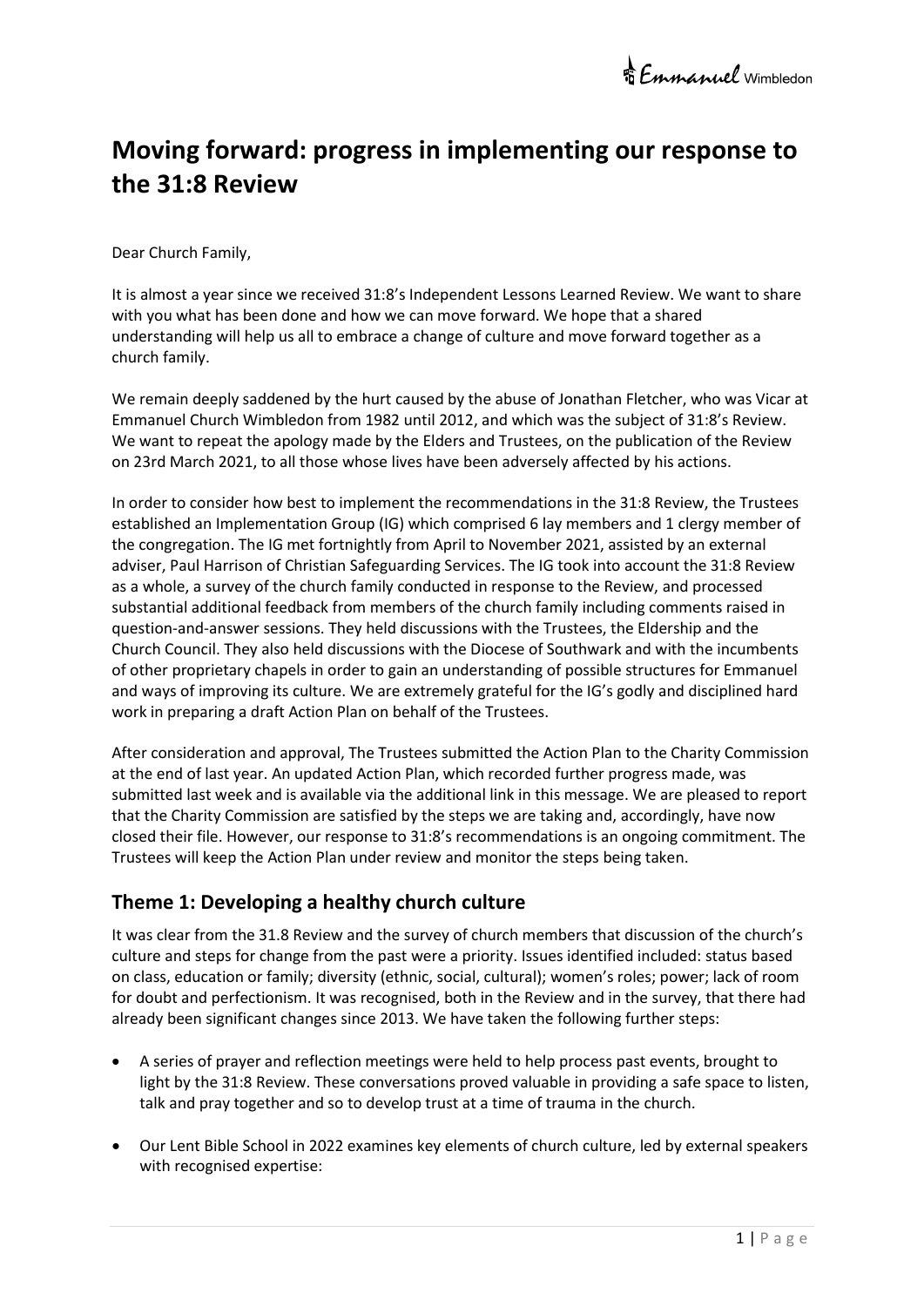

- $\circ$ 2<sup>nd</sup> March Perfectionism and doubt, Glen Scrivener, Director of Speak Life
- $\circ$  16<sup>th</sup> March Class and race: welcoming diversity, Jason Roach, Director of Ministry at LCM
- $\circ$  23<sup>rd</sup> March Power and gospel culture, Sam Allberry, pastor, apologist, author and speaker
- $\circ$  30<sup>th</sup> March Gender: men and women in marriage and the church, Paul & Sue Harrison (together Paul and Sue have developed Christian Safeguarding Services)

These sessions give further opportunity for the church family to gather together and receive Biblical teaching that will directly address key areas of our church life, so that the gospel can penetrate and change our culture.

### **Theme 2: Healthy leadership, governance, and accountability**

#### **a) Leadership structures**

Again, it was acknowledged in the Review and in the survey that there had already been significant changes since 2013, including the introduction of a more pluralistic leadership. However, both the Review and the survey highlighted the importance of:

- Further promoting and reinforcing a safe and healthy church culture
- Ensuring our leaders are held more accountable for their decisions and actions
- Improving communication to ensure greater transparency in how leaders are chosen and decisions are made
- Enabling the women in our church family to make a greater contribution to the decision-making process.

In response:

- The Ministry Team was created and held its first meeting on 17th January. Its first elected members will be introduced prior to this year's AGM. Our two wardens and a serving elder are acting as elected members during the period of transition. As the diaconate, this team will be the "engine room" of Emmanuel's activity, as we promote a safe and healthy church culture.
- We are introducing more transparent procedures for electing role holders, which will also come into effect ahead of this year's AGM on  $15<sup>th</sup>$  May.
- Job descriptions and formal appraisal procedures, introduced for the staff team and role holders in 2015, will continue to embed stronger governance and accountability.
- In order to simplify the governance structure and improve transparency, the Patrons have disbanded and their powers have passed to the Trustees for the time being, with the intention to use CPAS in relation to the appointment of any new incumbent.
- Communication with the congregation will be maintained through our regular church family
- meetings, as well as through small groups, weekly emails and other channels.

#### **b) Leaders and role holders**

Letters have been sent to all current and former role holders (those with responsibility for the spiritual and pastoral direction of the church or a substantial part of it) encouraging them to reflect on their behaviours (past and present) in light of the disclosures of unhealthy patterns of leadership, and commit themselves to formal review, as appropriate, and training as needed. 31:8 concluded that very few, if any, knew of the behaviour of a sexual nature which was disclosed more recently. Our Minister, Robin Weekes, has carefully considered his own position and patterns of leadership, in discussion with the current role holders in the light of the 31:8 Review. The Review expressly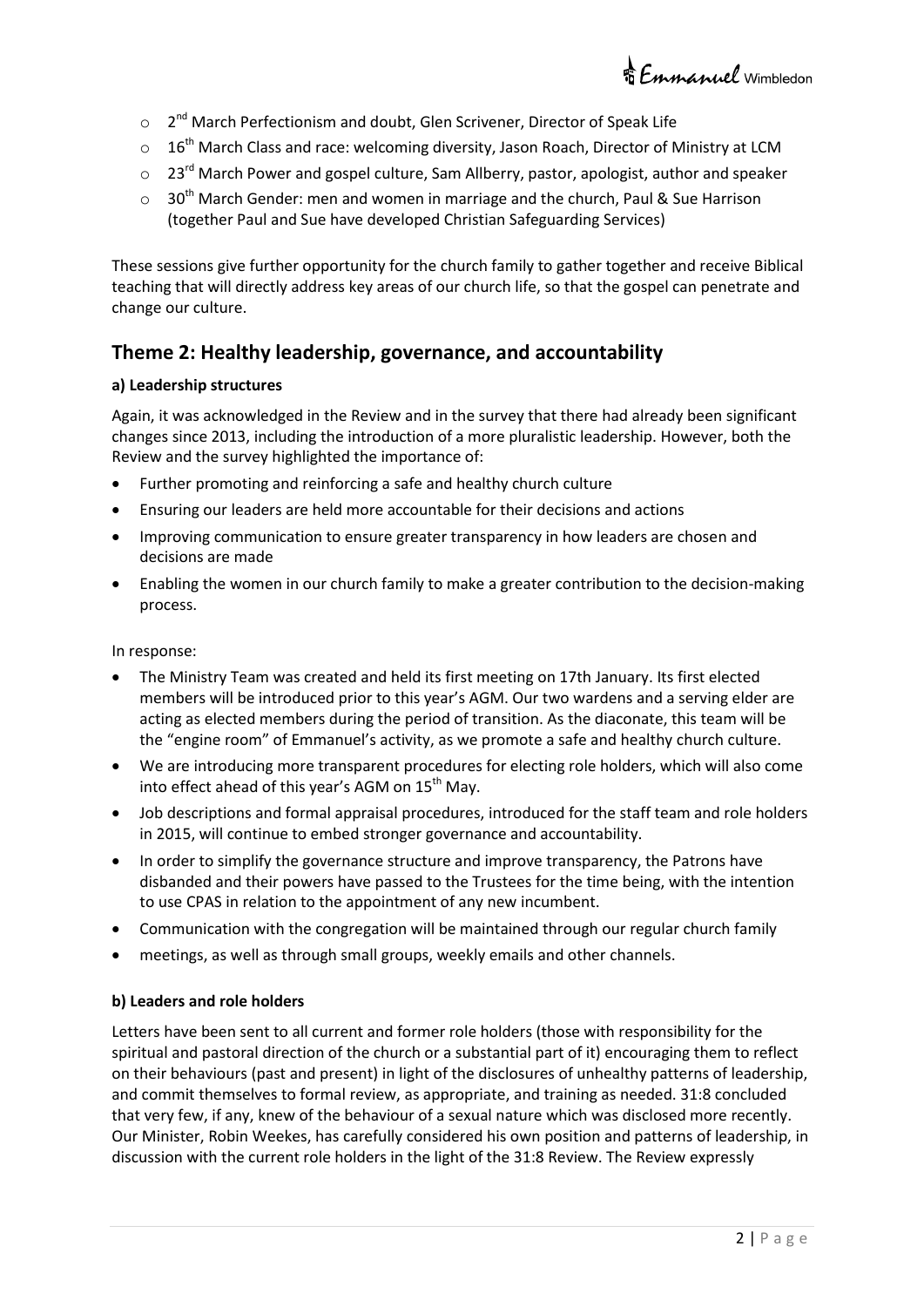acknowledged that, when allegations of Jonathan Fletcher's abuse were reported, Robin became the whistle blower, and the abuse was brought to the attention of the church authorities. Despite the inevitable consequences, Robin followed the correct safeguarding procedures and has paid a high personal price for doing so. He has suffered both directly from Jonathan Fletcher's bullying behaviour over a prolonged period and, in the aftermath of its exposure, through relentless speculation on social media. Robin has now returned to full-time ministry following the four month leave of absence which he took, with the Trustees' full agreement, for health-related reasons. As we continue to reflect on the lessons we have learned, the Trustees and Robin, as Minister of Emmanuel, are united in a shared commitment to an ongoing process of change which will ensure that our church has a safe and healthy culture, both now and in the future.

# **Theme 3: Effective safeguarding culture and practice**

- We have built on the significant progress that has already been made in raising our safeguarding standards (acknowledged in the 31:8 Review), by hosting a church family training seminar in July 2021, and training seminars for our youth group leaders.
- The Trustees and our safeguarding officer continue to monitor and address safeguarding issues that might arise, to ensure we promote a safe environment within all areas of Emmanuel church life.
- Church members have been encouraged to take up the training offered by the Diocese and the church's safeguarding team works in close liaison with the Diocese.
- More volunteers are needed to take up roles, including an additional safeguarding officer, and to provide support for existing safeguarding personnel.

## **Theme 4: Support for victims, survivors and others**

- Fully funded 31:8 counselling services continue to be available for victims of Jonathan Fletcher's abuse who request it.
- Letters encouraging reflection and offering support have been sent to current and past missionary partners, while our International Mission Committee is committed to ongoing engagement with missionary organisations, to ensure we are familiar with their safeguarding policies.

### **Summary**

We thank God for all that has been done, while we also acknowledge the ways in which we have failed as a church. We recognise that more needs to be done, so that we can fulfil our aim to restore trust, move forward together and renew our mission to be and to make disciples of Jesus.

Over the coming months up to Pentecost, the Ministry Team will support and encourage us as we go on:

- Praying together for our healing, for unity, for deep commitment to each other and to the Gospel, and for those most adversely affected by the past.
- Listening to God's word through the regular preaching, small groups and Lent Bible School
- Listening to each other in order to understand our different experiences and concerns as we adjust to new structures and ways of doing things.
- Reflecting on aspects of our culture and what the Gospel says to it.
- Reaching out to our community in love and service, seeking opportunities to share the good news of Jesus, especially through 'A Passion for Life'.